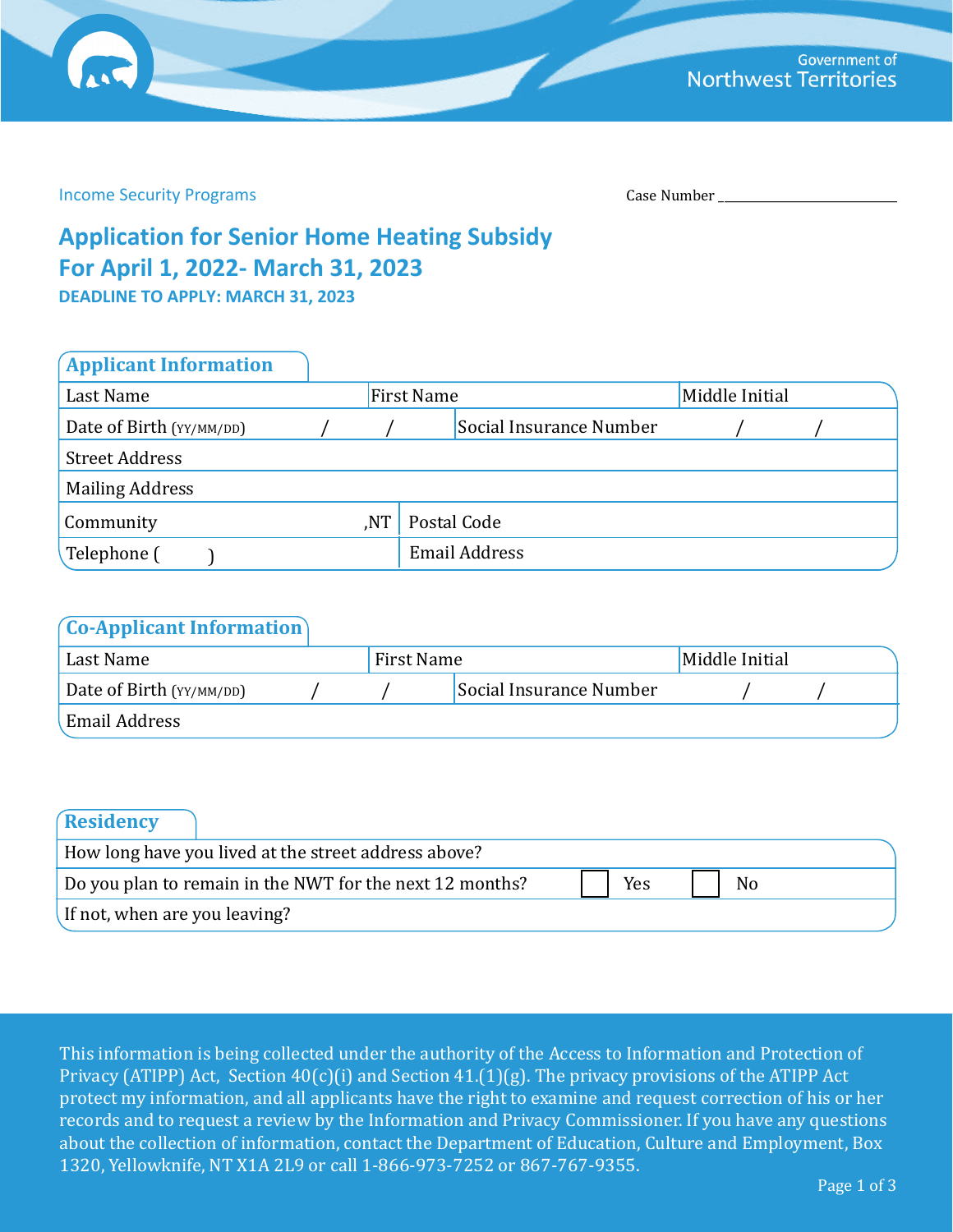| Homeownership / Rental Information                                 |
|--------------------------------------------------------------------|
| If yes, please provide proof of ownership<br>No                    |
| (example: deed or property tax notice)                             |
| If yes, please provide a copy of your rental lease agreement       |
| If you answered no to both of the above questions, please explain: |
|                                                                    |
|                                                                    |
|                                                                    |

## **Applicant / Co-Applicant Income**

|                 | Last Name | <b>First Name</b>                                                                           | Net income (from line<br>236 of tax assessment) |
|-----------------|-----------|---------------------------------------------------------------------------------------------|-------------------------------------------------|
| Applicant       |           |                                                                                             | \$                                              |
| $Co$ -Applicant |           |                                                                                             | \$                                              |
|                 |           | I / We am / are including proof of income (Notice of Assessment from Canada Revenue Agency) |                                                 |
|                 | No<br>Yes |                                                                                             |                                                 |

## **Home Heating Source Supplier(s): Choose all that apply**

| Type                                                                 | 0 <sub>il</sub> | Propane       | Wood          | Electricity   | Gas  | Pellets       |  |  |
|----------------------------------------------------------------------|-----------------|---------------|---------------|---------------|------|---------------|--|--|
| If choosing more than one,                                           |                 |               |               |               |      |               |  |  |
| please indicate how you                                              | $\%$            | $\frac{0}{0}$ | $\frac{0}{0}$ | $\frac{0}{0}$ | $\%$ | $\frac{0}{0}$ |  |  |
| would like it allotted.                                              |                 |               |               |               |      |               |  |  |
| Name of supplier                                                     |                 |               |               |               |      |               |  |  |
| Telephone<br>Fax                                                     |                 |               |               |               |      |               |  |  |
| Name of supplier                                                     |                 |               |               |               |      |               |  |  |
| Telephone<br>Fax                                                     |                 |               |               |               |      |               |  |  |
| Note: suppliers cannot be changed once full payment has been issued. |                 |               |               |               |      |               |  |  |
|                                                                      |                 |               |               |               |      |               |  |  |

## **Checklist**

| Have you provided proof of age (example: birth certificate or driver's license)? | Yes | N <sub>0</sub> |
|----------------------------------------------------------------------------------|-----|----------------|
| Have you provided proof of ownership?                                            | Yes | N <sub>0</sub> |
| Have you provided a rental lease agreement?                                      | Yes | N <sub>o</sub> |
| Are you including your heating bills (required if applying for reimbursement)?   | Yes | N <sub>o</sub> |
| Have you provided your Canada Revenue Agency Notice of Assessment?               | Yes | No             |